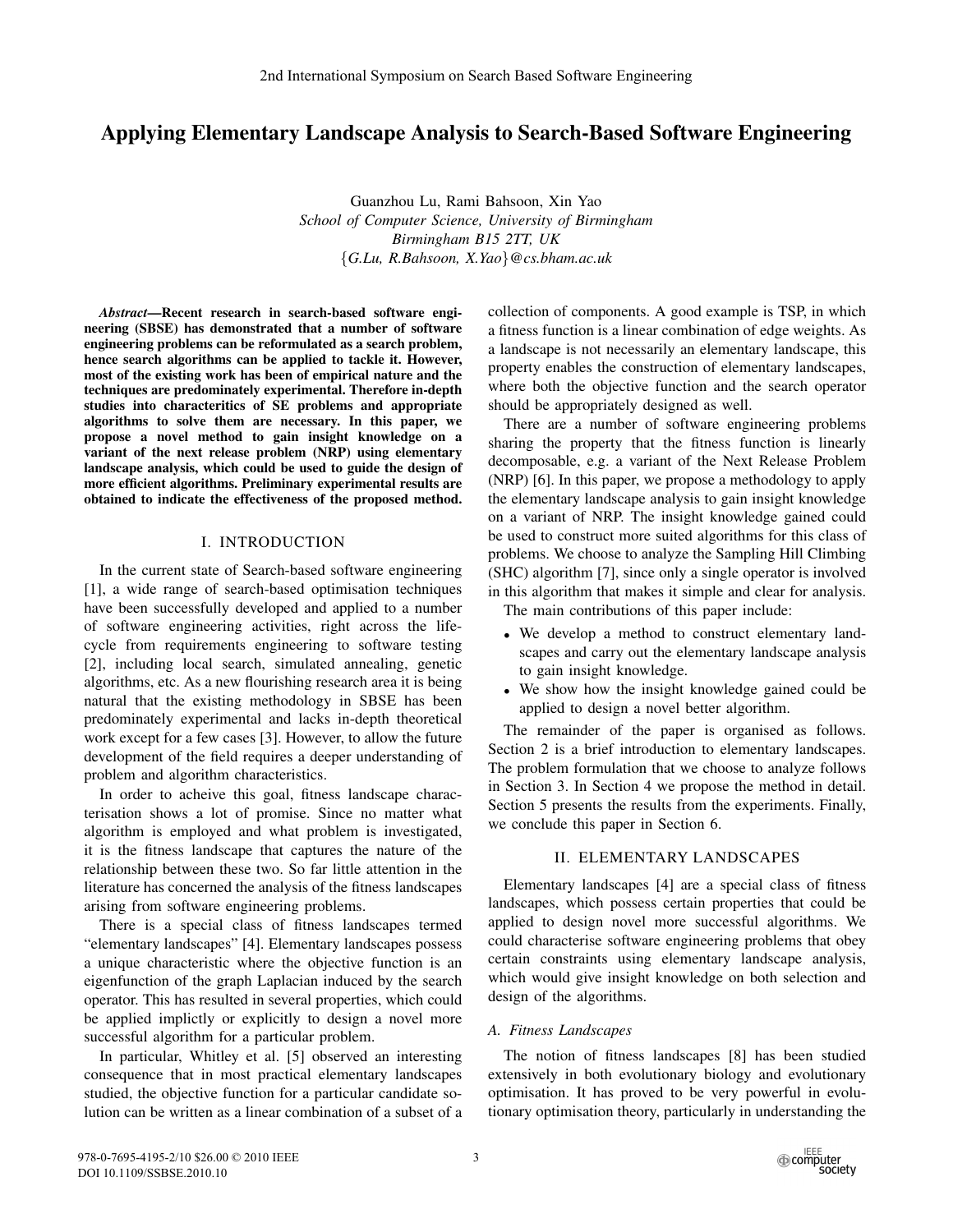behaviour of search algorithms for combinatiorial optimisation problems and in predicting their performance.

Formally, the fitness landscape of a problem instance for a combinatorial problem is defined by a triple  $(X, N, f)$ , where  $X$  is a set of candidate solutions, the objective function  $f : X \longrightarrow \mathbb{R}$  asigns a real-valued fitness to each point in X and the neighbourhood operator  $N : x \longmapsto N(x)$  imposes a neighbourhood structure among X. Given a candidate solution  $x \in X, N(x)$  is the neighbourhood set that can be reached by one application of the operator.

# *B. Elementary Landscapes and Properties*

Grover [9] first observed that the landscapes of certain combinatorial optimisation problems such as Travelling Salesman Problem (TSP), could be characterised by a wave equation. Stadler [4] gave a definition to this kind of landscape and named it "Elementary Landscape". A landscape is elementary when the objective function is an eigenfunction of the laplacian of the graph induced by the neighbourhood operator [4].

From a simpler perspective, Whitley et al. [5] provided a wave equation in terms of the expected value of the neighbours, which more concretely expressed the properties of elementary landscapes. Suppose x is some fixed but arbitrary element of  $X, y$  is an element drawn uniformly at random from the neighbourhood set  $N(x)$  of x and  $\overline{f}$  is the mean value over all solutions in X. On an elementary landscape, the following wave equation holds.

$$
E[f(y)] = f(x) + \frac{k}{d}(\overline{f} - f(x))
$$

for some k which is fixed for the entire landscape. Since  $y$  is drawn uniformly at random, the expected value of the fitness value of a neighbour  $y$  is always equal to the average fitness value over all solutions in the neighbourhood [5].

Barnes et al. [10] classifed the elementary landscapes in smooth and rugged. The wave equation holds for smooth elementary landscapes has resulted in several properties, which include relative smoothness, constraints on certain plateaus structures and local optima, as well as allowing for predictions about the fitness values of partial or full neighbourhoods during search, etc. In addition, arbitrary fitness landscapes can be decomposed into a superposition of elementary landscapes.

Additionally, landscapes with this property tend to be relatively smooth when contrasted to other combinatorial optimisation problems with well-studied local move operators, which could be considered to be an advantage for local search algorithms [5].

The wave equation also imposes constraints on the structure of local optima and precludes the existence of certain plateaus structure. One of the following observations by Codenotti and Margara [11] is true.

• if 
$$
f(x) = \overline{f}
$$
  $f(x) = E[f(y)] = \overline{f}$ 

- if  $f(x) < f$   $f(x) < E[f(y)] < f$
- if  $f(x) > f$   $f(x) > E[f(y)] > f$

Grover [9] observed similar consequences. Let  $Z_{min}$ and  $Z_{max}$  be a local minimum and a local maximum, respectively. Then

$$
Z_{min} < \overline{f} < Z_{max}
$$

In other words, all local minima lie below the average function value of the search space.

Whitley et al. [5] also proved that for a plateau P on a (non-flat) elementary landscape, if  $x \in P$  has only equal and disimproving neighbours, then there cannot exist a solution  $z \in P$  with only equal and improving neighbors. A plateau is a set  $P$  of candidate solutions in  $X$  such that for all  $a, b \in P$ ,  $f(a) = f(b)$  and there is a path  $(a = x1, x2, ..., xk = b)$  such that  $x_{i+1} \in N(x_i)$ . Plateaus (also known as neutral networks) are structural features that arise in many combinatorial problems [12]. Plateau structure is a challenge for local search that can cause the algorithm to cease progress.

We have seen that the expected fitness value of the full neighbourhood can be predicted by the wave equation. Moreover, we could expand a partial neighbourhood during search, and make predictions for the remaining neighbourhood. This property gives significant insight knowledge to the search algorithm that could be explicitly applied in designing algorithms.

In addition, arbitrary fitness landscapes can be decomposed into a superposition of "elementary landscapes" via a Fourier series expansion. A series expansion  $f(x) =$  $\boldsymbol{\nabla}^N$  $\sum_{i=1} \alpha_i \varphi_i(x)$ , where  $\varphi_i$  forms a complete and orthonor- $\overline{\text{mal}}$  system of eigenfunctions of the graph laplacian, is termed a Fourier series expansion of the objective function. This decomposition is helpful in a sense that some statistical properties of the landscape could be computed and the decomposed elementary landscapes can be studied individually. The information about the effective hardness of an elementary landscape is contained in the relative ordering of the associated eigenvalues [13].

# *C. Component-based Model*

Whitley et al. [5] observed several interesting consequences arise from the expected value equation. In most practical elementary landscapes studied, the objective function for a particular candidate solution can be written as a linear combination of a subset of a collection of components. A good example is TSP, in which a fitness function is a linear combination of edge weights. Let  $C$  be a set of real valued components and there exists  $C_x \subset C$ such that  $f(x) = \sum_{n=0}^{\infty} c_n$ . The set  $C_x$  is referred to as the intracomponents of a solution x and the set  $C - C_x$  as the intercomponents of x. When a local search move has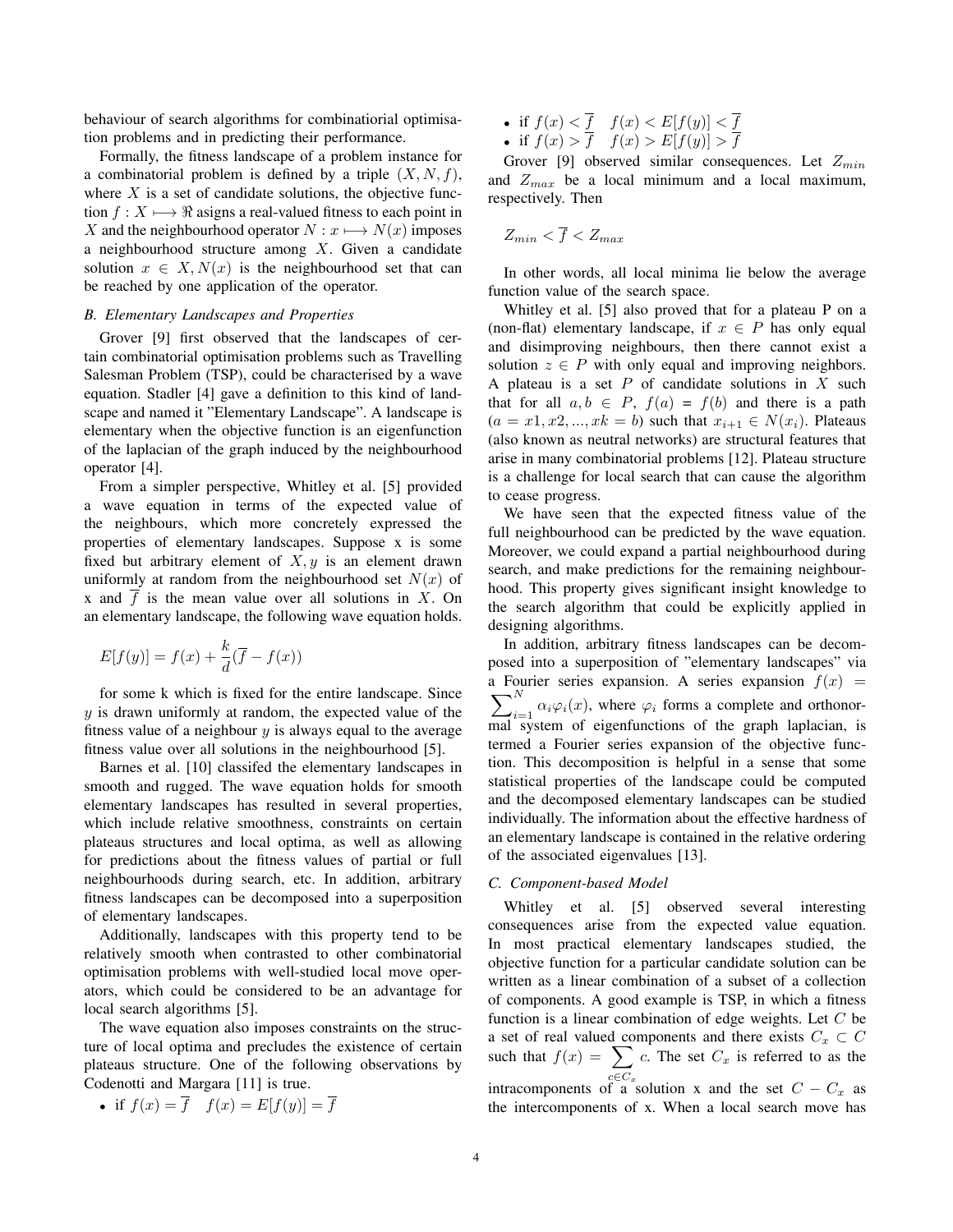been made from an incumbent solution x to a neighbouring solution, an exchange of components is made. In particular, a subset of the intracomponents is removed and a subset of the intercomponents is added.

On this basis, Whitley et al. [5] constructed a component-based model that can be used to characterise a neighbourhood structure. In this model, the neighbourhood size is regular and denoted by  $d$ . The model consists of the following equations.

$$
\overline{f} = p3 \sum_{c \in C} c
$$
  
\n
$$
E\{f(y)\} = f(x) - p1 f(x) + p2(\sum_{c \in C} c - f(x))
$$
  
\n
$$
= f(x) - p1 f(x) + p2(\frac{1}{p3}\overline{f} - f(x))
$$

where  $0 < p1 < 1$  is the proportion of the intracomponents that that are removed from the solution in one move,  $0 < p<sub>2</sub> < 1$  is the proportion of the intercomponents that are added to the solution in a move. Finally,  $0 < p<sub>3</sub> < 1$  is the proportion of the total components in  $C$  that contribute to the cost function for any randomly chosen solution, which is independent of the neighborhood size. Whitley et al. [14] proposed a component theorem:

*Theorem 1:* If  $p1, p2$  and  $p3$  (must be constants) can be defined for any regular landscape such that the evaluation function can be decomposed into components where  $p1 =$  $α/d$  and  $p2 = β/d$  and

$$
\overline{f} = p3 \sum_{c \in C} c = \frac{\beta}{\alpha + \beta} \sum_{c \in C} c
$$

then the landscape is elementary.

## III. THE NEXT RELEASE PROBLEM (NRP)

The Next Release Problem (NRP) was originally formulated by Bagnall et al. [6]. The variant of the NRP studied in this paper is a representative of a class of software engineering problems where the fitness functions could be linearly decomposed. The problem is formulated as follows.

Given a software product, let  $R$  denote a set of candidate requirements to be considered to implement for the next release of the software, each  $r \in R$  has an associated cost(r) which is a measure of the resouce consumption to implement it. and a weight  $w_i$  which reflects the requirement's importance. Also there is a budget for the total cost of the implemented requirements.

Associated with R, there is a directed acyclic graph G = (R,E) where  $(r_i, r_j) \in E$  iff  $r_i$  is a prerequisite of  $r_j$ , G is also transitive since  $(r_i, r_j) \in E \wedge (r_j, r_k) \in E \Rightarrow$  $(r_i, r_k) \in E$ . If the company decides to satisy requirement  $r_i$ , it must satisfy the prerequisites of  $r_i$ . In a special case where no requirement has any prerequisite  $E = \emptyset$ , we say the problem is basic.

Assuming there are  $n$  requirements, the problem faced is to find a subset  $S$  of  $R$ , the cardinality of  $S$  is fixed and is  $k$ , such that

$$
\sum_{r_i \in S} w_i
$$
 is maximised,  

$$
\sum_{r_i \in S} cost(r_i)
$$
 is minimised.

Different search algorithms have been applied to NRP [6], but they were all experimental work. There is no analysis of whether the obtained results are good and whether they could be improved. There is no analysis either what characteristics the NRP has and whether the search algorithms used are appropriate.

# IV. PROPOSED METHOD FOR ANALYSING SE LANDSCAPES

# *A. Overview of the Proposed Method*

The elementary properties possessed by certain fitness landscapes are promising and could be applied to improve the performance of certain algorithms on particular problems. Initially, a fitness landscape is not necessarily elementary, and thus we will need to modify either the fitness function or the neighbourhood operator to construct an elementary landscape. In addition, to the best of our knowledge, the fitness function should be linearly decomposable in order to enable the construction of an elementary landscape.

In this section, we give a detailed description of our proposed method, with a case study on how the elementary landscape analysis could be applied to the Sampling Hill Climbing (SHC) algorithm on a variant of the Next Release Problem (NRP).

We categorize the elementary properties into two classes. One is implicit, which are inherent given the landscape is elementary and do not affect the design of the algorithm, e.g. relative smoothness. The other one is explicit, which can be explicitly applied while designing algorithms e.g. allow prediction for partial neighbourhoods. Here is an overview of the proposed method.

- a. For a given software engineering problem where its fitness function is linearly decomposable, pick up a search algorithm and develop a fitness function and a neighbourhood operator for the selected algorithm.
- b. Carry out the elementary landscape analysis.
- c. Apply the insight knowledge to the initial algorithm and develop the improved algorithm.
- d. Evaluate the performance of the improved algorithm.

# *B. Initialisation*

As a simple but effective local search algorithm, and involving only a single move operator, Sampling Hill Climb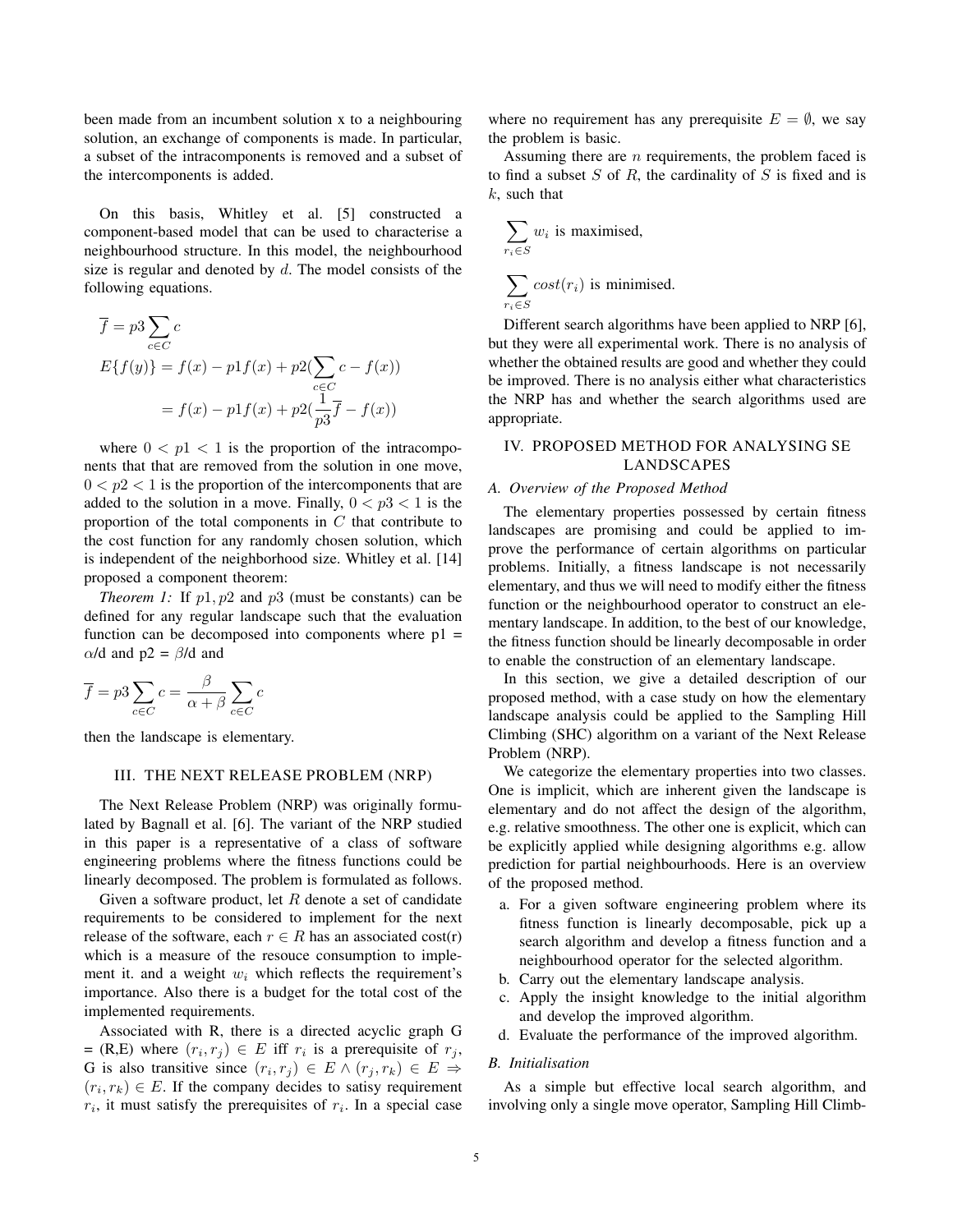ing (SHC) is selected as the initial search algorithm. This algorithm works by moving from an inital solution to a local optima providing the move is improving. In each iteration, it simply samples, randomly, a number of solutions from the neighbourhood and take the best of them. The algorithm might get stuck when each of the samples is worse than the current solution, we chose to continue the search by accepting the best move irrespective of whether or not it is improving. The algorithm will terminate after a fixed number of iterations.

In each local search algorithm, there is an objective function to guide the search. According to the problem formulation of a variant of the Next release problem (NRP), the objective function can be defined as

$$
f(S) = \sum_{R_i \in S} w_i + Budget - \sum_{R_i \in S} cost(R_i).
$$

With respect to the local search operator, the initial choice is 2-exchange, which will randomly exchange two requirements in  $S$  and  $R - S$ .

#### *C. Elementary Landscape Analysis*

First of all, we apply the component-based model to determine whether the fitness landscape generated by the initial algorithm is elementary or not.

The objective function defined above is a combination of weights and costs, which is similar to Whitley's observation of components. Let the set  $w_i - cost(R_i)$  make up the set of components C, where  $|C| = |R|$ , we could apply the component-based model and component theorem to prove whether the induced landscape is elementary or not.

We first compute  $p3$  and  $f$ , since  $k$  components have been picked up to contribute to the objective function.

$$
p3 = \frac{k}{|R|}, \quad \overline{f} = p3 \sum_{c \in C} c = \frac{k}{|R|} (\sum_{R_i \in S} w_i - \sum_{R_i \in S} cost(R_i) + |R| * Budget).
$$

To compute  $p1$  note there are k components in any solution, and two-exchange changes exactly 2 components. Therefore  $p1 = 2/k$ .

To compute p2 note there are  $|R| - k$  components with the components in  $f(x)$  removed and 2 new components are picked from these.Therefore  $p2 = \frac{2}{|D|}$  $\frac{1}{|R|-k}$ .

Adding the terms to the component-based model yields:

$$
Avg{f(y)} = f(x) - p1f(x) + p2(\frac{1}{p3}\overline{f} - f(x))
$$
  
=  $f(x) - \frac{2}{k}f(x) + \frac{2}{|R| - k}(\frac{|R|}{k}\overline{f} - f(x))$   
=  $f(x) + \frac{2|R|}{(|R| - k)k}(\overline{f} - f(x))$ 

Hence the fitness landscape induced is elementary.

#### *D. Apply the Insight Knowledge*

Given the fact that the landscape is elementary, certain explicit elementary properties could be applied in a form of heuristics to replace certain components of the initial algorithm. In the initial Sampling Hill Climbing (SHC) algorithm, it randomly samples N solutions from the neighbourhood. The size of samples has a large impact on the search behaviour - expanding the size is more likely to find an improving move. Since one of the following observations is true for elementary landscapes

- if  $f(x) = f$   $f(x) = E[f(y)] = f$
- if  $f(x) < f$   $f(x) < E[f(y)] < f$
- if  $f(x) > \overline{f}$   $f(x) > E[f(y)] > f$

When  $f(x) < \overline{f}$   $f(x) < E[f(y)]$ , one can be sure that a neighbourhood includes an improving move (Assume maximisation). A significantly smaller sample size could have identified an improving move under this circumstance.

When  $f(x) > \overline{f}$   $f(x) > E[f(y)]$ , one cannot be sure that a neighbourhood includes an improving move, however, elementary properties allow for expanding a partial neighbourhood and predict for the remaining neighbourhood. This prediction is expected to guide the search to a more promising direction and reduce the time wasted in less promising expansions and evaluations. Here is a sketch of the algorithm.

|  | Algorithm 1 Elementary Sampling Hill Climbing. |  |  |
|--|------------------------------------------------|--|--|
|  |                                                |  |  |

- 1: Randomly generate an initial solution x.
- 2: for K iterations do
- 3: if  $f(x) \leq f$  then
- 4: Sample A solutions in the neighbourhood and take the best move among them,  $A \ll N$ ;
- 5: else
- 6: Expand a partial neighbourhood of size  $B$ , compute the expected value of the remaining neighbourhood.

7: **if** Exp[Remaining neighbourhood] >  $f(x)$  then

8: Sample C solutions in the remaining neighbourhood and take the best move among them,  $(B+C) << N;$ 

```
9: else
```
- 10: Take the best move in the partial neighbourhood;
- 11: end if

```
12: end if
```

```
13: end for
```
14: return local optima found;

## V. COMPUTATIONAL STUDIES

To evaluate the performance of the algorithm incorporated with the insight knowledge obtained by the elementary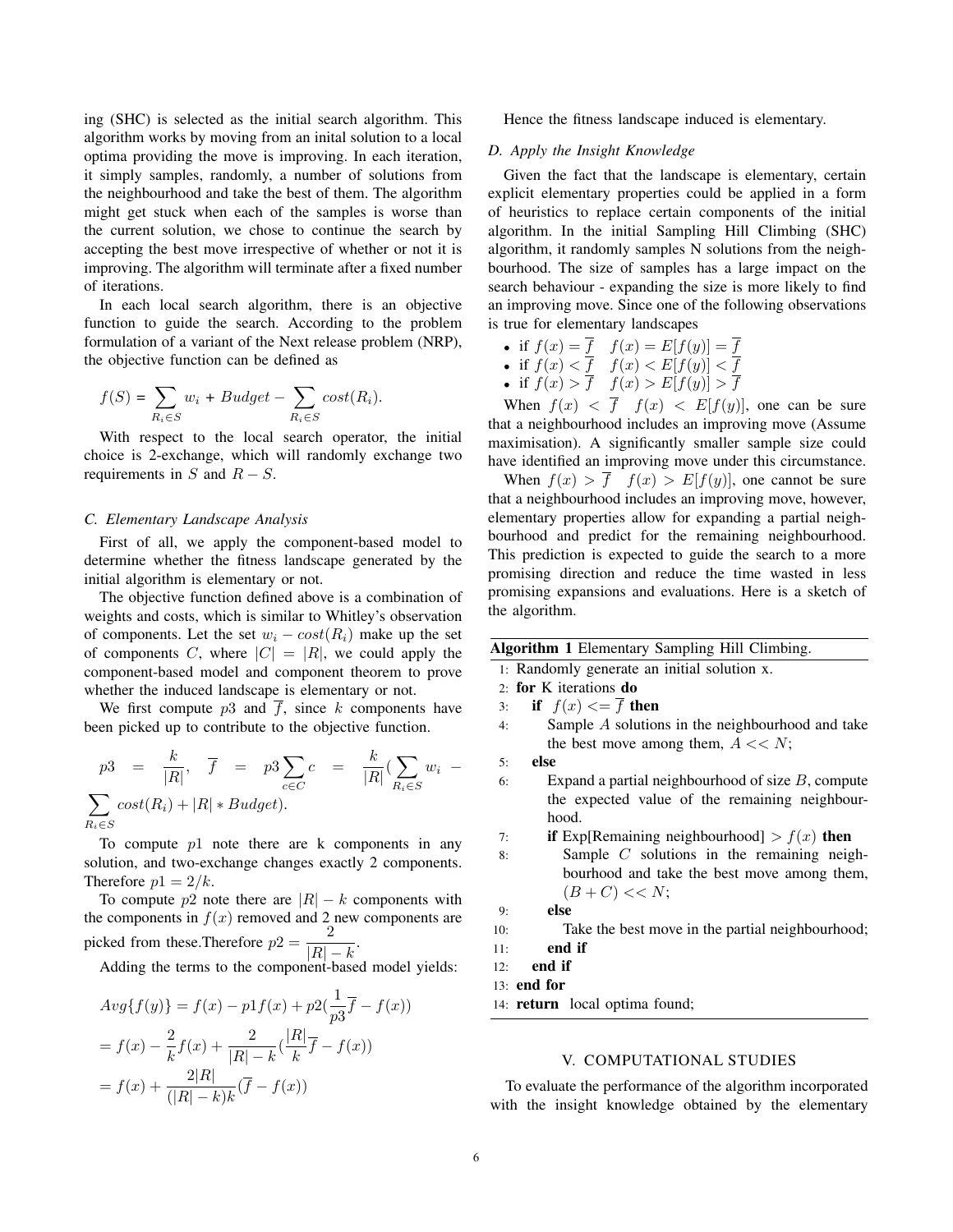Table I ALGORITHM PARAMETERS

| <b>PARAMETERS</b>            | VALUES                              |  |  |
|------------------------------|-------------------------------------|--|--|
| Number of iterations K       | 100                                 |  |  |
| Initial neighbourhood size N | $10^{-3}$ * full neighbourhood size |  |  |
| Neighbourhood size A         | $0.1 * N$                           |  |  |
| Partial neighbourhood size B | $0.6*A$                             |  |  |
| Neighbourhood size C         | $0.4 * A$                           |  |  |

landscape analysis, both Elementary Sampling Hill Climbing (ESHC) and Sampling Hill Climbing (SHC) have been implemented in MATLAB. We have carried out an empirical study to pick up the value of different neighbourhood sizes that can find the solution of best quality. Table I presents the algorithm parameters obtained.

To rate the effectiveness of ESHC requires comparison with SHC on different problem instances, in terms of the quality of the best solution found and the time consumed. By varying the size of candidate requirements set  $|R|$  and the selected requirements set  $|S|$ , we have studied 16 problem instances. These synthetic problem instances are randomly generated according to the data sets generator described in [15]. For each problem instance (PI), 50 algorithm runs are performed. The experimental results are listed in Table II, in the first column, the value after slash is the size of candidate requirements set  $R$  and the ratio before slash specifies the proportion of  $R$  to be selected.

In order to measure the performance of ESHC, we have performed a statistical analysis on the experimental data above using T-test with confidence level at 95%. From which we could show that the algorithm running time of ESHC is significantly less than that of SHC, while there is no significant difference between the quality of the best solution found by both algorithms, on each problem instance studied.

The experimental results show that the Sampling Hill Climbing algorithm incorporated with elementary properties outperforms the initial SHC with far less running time while being able to find roughly the same optimal solution. As described in Section IV, the insight knowledge gained from the elementary landscape analysis can lead the search to focus on promising moves that prevent wasting time in non-promising exploitations. Hence we suppose this is where the performance improvement in time comes from. The experimental results presented in this work are still preliminary, since only one elementary property has been used, which is the predictions for the fitness values of the partial or full neighbourhood. However, if more elementary properties could be appropriately applied to the algorithms, it shows some promise that the elementary landscape analysis can be useful to construct a more suited algorithm for a particular problem, or a class problems sharing certain similarities.

Table II PERFORMANCE AVERAGES AND STANDARD DEVIATIONS OF 50 RUNS OF ESHC AND SHC ON 16 PROBLEM INSTANCES

|                         | <b>BEST SOLUTION</b> |                         | <b>TIME</b>       |                         |  |
|-------------------------|----------------------|-------------------------|-------------------|-------------------------|--|
| PROBLEM                 | <b>ESHC</b>          | $\overline{\text{SHC}}$ | $\overline{ESHC}$ | $\overline{\text{SHC}}$ |  |
| <b>INSTANCE</b>         |                      |                         |                   |                         |  |
| $PI-1$                  | $31.2 + 0.88$        | $25.8 + 2.17$           | $0.03 + 0.0007$   | $0.08 + 0.003$          |  |
| $(10\%/50)$             |                      |                         |                   |                         |  |
| $PI-2$                  | $59.2 \pm 2.4$       | $61.9 + 1.9$            | $0.15 + 0.0036$   | $0.26 + 0.0027$         |  |
| $(20\%/50)$             |                      |                         |                   |                         |  |
| $PI-3$                  | $117\pm1.5$          | $118.6 \pm 1.56$        | $0.36 + 0.0077$   | $0.66 \pm 0.0015$       |  |
| $(50\%/50)$             |                      |                         |                   |                         |  |
| $PI-4$                  | $146.2 \pm 2$        | $146.1 \pm 2.74$        | $0.15 \pm 0.0035$ | $0.26 \pm 0.0009$       |  |
| $(80\%/50)$             |                      |                         |                   |                         |  |
| $PI-5$                  | $74.76 \pm 0.43$     | $72 \pm 1.02$           | $0.6 \pm 0.0026$  | $1.42 \pm 0.0028$       |  |
| $(10\%/100)$            |                      |                         |                   |                         |  |
| $PI-6$                  | $137.1 \pm 1.1$      | $137.9 \pm 0.81$        | $2.43 \pm 0.05$   | $4.72 \pm 0.025$        |  |
| $(20\%/100)$            |                      |                         |                   |                         |  |
| $PI-7$                  | $269.4 \pm 0.85$     | $270.3 \pm 0.79$        | $6.06 \pm 0.15$   | $11.9 \pm 0.12$         |  |
| $(50\%/100)$            |                      |                         |                   |                         |  |
| $PI-8$                  | $326.1 \pm 1.3$      | $327.1 + 1.1$           | $2.5 \pm 0.07$    | $4.78 + 0.04$           |  |
| $(80\%/100)$            |                      |                         |                   |                         |  |
| $PI-9$                  | $149.9 \pm 0.76$     | $150.5 \pm 0.71$        | $14.1 \pm 0.33$   | $28.4 \pm 0.12$         |  |
| $(10\%/200)$            |                      |                         |                   |                         |  |
| $PI-10$                 | $241.1 \pm 0.57$     | $241.7 \pm 0.5$         | $43.8 + 1.03$     | $92.9 \pm 0.37$         |  |
| $(20\%/200)$            |                      |                         |                   |                         |  |
| $PI-11$                 | $536.6 \pm 0.6$      | $536.8 \pm 0.5$         | $108.9 \pm 2.4$   | $231.3 \pm 0.4$         |  |
| $(50\%/200)$            |                      |                         |                   |                         |  |
| $PI-12$                 | $370.4 \pm 0.55$     | $371 \pm 0.71$          | $64.3 \pm 0.1$    | $91.7 \pm 0.16$         |  |
| $(80\%/200)$            |                      |                         |                   |                         |  |
| $PI-13$                 | $357.7 \pm 0.48$     | $358.5 \pm 0.71$        | $81.65 \pm 3.11$  | $178.22 \pm 3.70$       |  |
| $(10\%/500)$            |                      |                         |                   |                         |  |
| $PI-14$                 | $675.2 \pm 0.84$     | $675.4 \pm 5.37$        | $241.4 \pm 5.37$  | $551.57 \pm 1.66$       |  |
| $(20\%/500)$            |                      |                         |                   |                         |  |
| $PI-15$                 | $1301.2 \pm 1.30$    | $1302 \pm 0.45$         | $593.93 \pm 12.4$ | $1376.75 + 17$          |  |
| $(50\%/500)$<br>$PI-16$ |                      |                         |                   | $557.54 + 1.1$          |  |
|                         | $1601.8 \pm 1.30$    | $1604 \pm 0.00$         | $249.17 \pm 0.23$ |                         |  |
| $(80\%/500)$            |                      |                         |                   |                         |  |

#### VI. CONCLUSION

In this work we have developed a fitness landscape analysis method to gain insight knowledge on certain software engineering problems. The main goal is to characterise a class of fitness landscapes sharing certain similarities, which would give more insights that could be applied to construct more suited algorithms for particular problems. So far the proposed method is applicable for problems where the objective functions could be linearly decomposed into components.

We carried out a case study to analyze the effectiveness of the proposed method, which is Sampling Hill Climbing (SHC) on a variant of the Next Release Problem (NRP). We found out that if the objective function of a software engineering problem is linearly decomposable, it is possible to construct an elementary landscape and apply elementary properties to design a better algorithm for this problem. The experimental results show that SHC incorporated with elementary properties outperforms the initial algorithm. Therefore we could assume that the performance of algorithms for